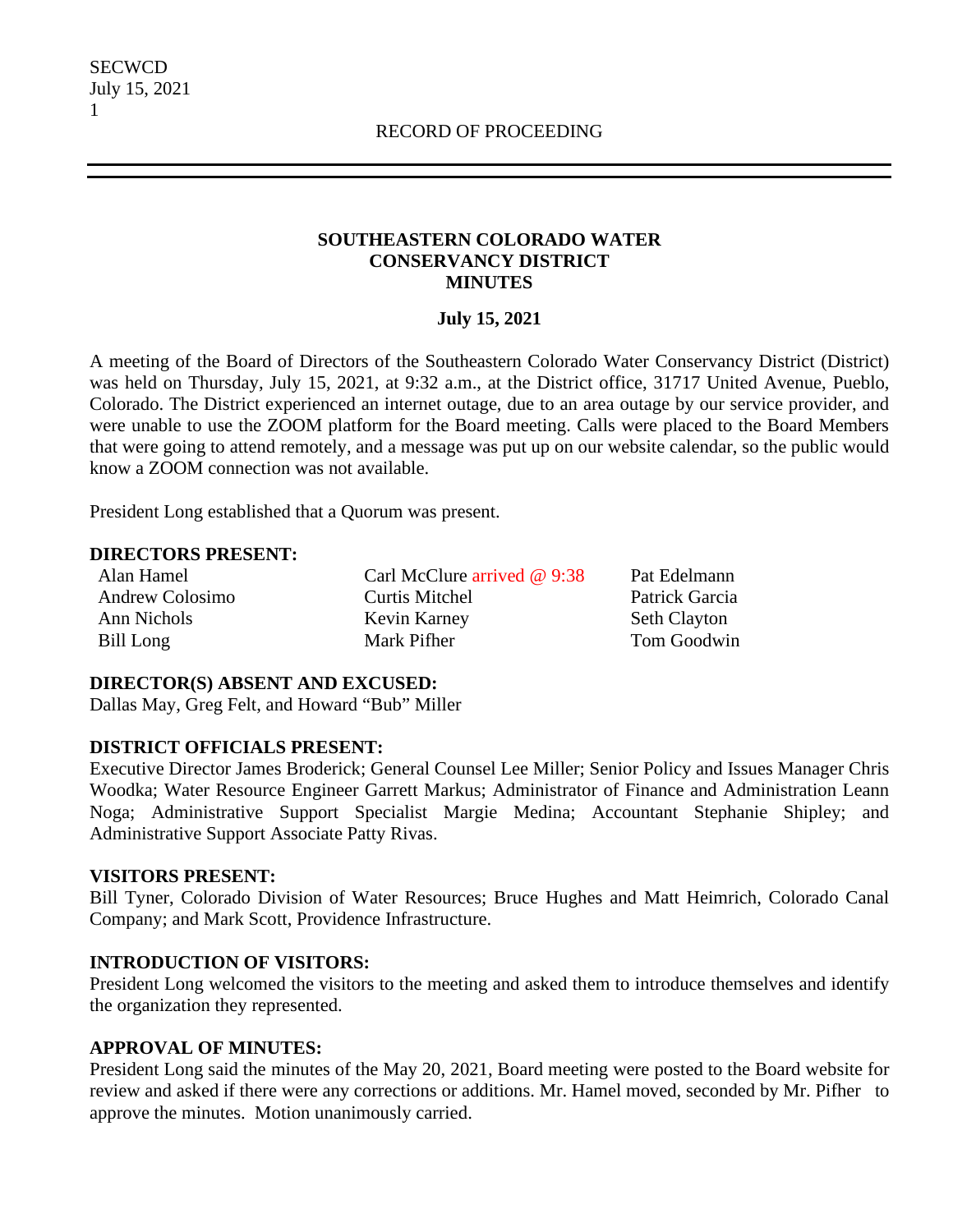### **TREASURER REPORT:**

Treasurer Nichols reported the financial statements for May and June 2021, were posted to the Board website for review. Ms. Nichols moved, seconded by Mr. Clayton for acceptance of the May and June 2021 financial statements and payment of the July 2021 bills. Motion unanimously carried.

### **PRESENTATION ITEMS:**

### COVID 19 REENTRY GUIDANCE

Mrs. Leann Noga provided a discussion regarding "re-entry to the workplace at the District office." In 2020 most of the staff were working remotely, with just a few staff members on site, to take care of visitors and any documentation and processes that needed to be handled on site.

In 2020 the District was awarded a grant from District of Local Affairs (DOLA) in the amount of \$23,000.00. These funds were used for the following:

- 1. All staff now have individual walls and doors
- 2. An intake and outtake ventilation system were installed
- 3. OnBoard software was purchased and implemented for remote as well as in person meetings
- 4. Personal Protective Equipment items were purchased, masks, gloves, sanitizing stations, and sanitizing products

Efforts were made to remain in compliance with all Center for Disease Control (CDC) as well as state mandates.

In 2021 there were 3 employees at all times in the building. Meetings are still to be held by appointment only. Information was provided to our insurance company on all the office upgrades, and were given a refund in the amount of \$8,000.00 related to health and safety. This refund was used to offset office expenses. As of June, all staff has returned to the office. Masks are to be worn by individuals that are not vaccinated. All staff has been vaccinated.

All Board Meetings going forward will be Hybrid, they will have the opportunity to attend virtually or in person. Committee meetings will be handled in the same manner.

Mr. Long questioned if there will ever be a circumstance when a committee meeting can he held only virtually? Mr. Broderick advised, yes that would be an option. The Board traveling hours back and forth may not be necessary for a meeting that can be quick, or the information discussed may not require physical presence, and can be taken care of just as efficiently virtually. Mr. Long asked if any Board member would be opposed to having some Committee meetings 100% virtually.

### ONBOARD HIGHLIGHTS

Mrs. Leann Noga provided a discussion regarding the OnBoard software. A tutorial was not presented, due to the internet outage. That will be presented at the August Board Meeting.

The topics that were highlighted were:

1. The meeting packet that was provided to the Board at this meeting was the exact duplicate of what OnBoard was showing as the "Open Book." This will be the process going forward, to ensure the Board, whether attending remotely or in person, would be viewing the exact same documents.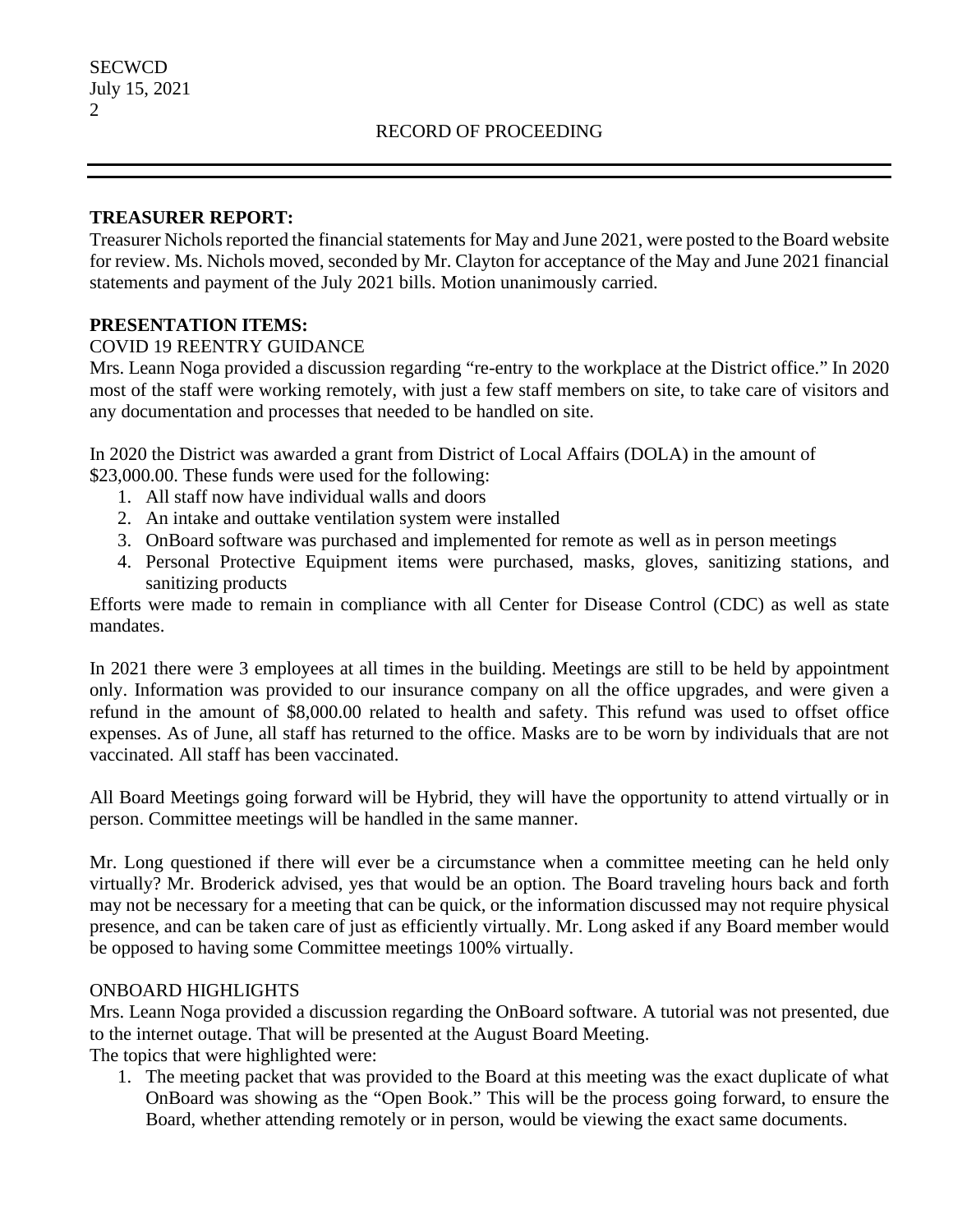- 2. The attendance button should be used. This will assist the District in having an accurate head count to assist with lunch preparations, as well as making sure we are accommodating everyone safely.
- 3. Mr. Long questioned the amount of notifications that were being received from OnBoard. It was explained that notifications are pushed out when new information has been posted. A notification will also be pushed when a user has not reviewed meeting documents. Staff will modify the notification process.
- 4. A resource library is now up and running on the OnBoard platform. This will house all documents that have been posted to the website. News, water Reports, announcements, etc. Meeting documents can still be accessed on the Board website as well. Both platforms will be running simultaneously until December 2021.

A \$17,600.00 grant was awarded the District from the Corona Relief Fund. This money was used to renew the OnBoard subscription. Purchase of tablets, and accessories, to be issued to the Board. Outreach will be scheduled to Board Members on an individual basis, by Staff. This meeting will go over 1.) Board Member need for a tablet 2.) training 3.) troubleshooting 4.) and any other assistance a Board Member may require. Dates for these meetings will be forthcoming.

## 2021 MID-YEAR FINANCIAL REPORT

Mrs. Noga presented a PowerPoint that reviewed the following:

- 1. District: to include Fry-Ark Project & District Operations
- 2. Fry-Ark Project as of June 2021:
	- a. Revenues-Tax Collections \$6,088,445 (71% of Budget)
	- b. Expenditures-No project payments to report
- 3. Forecasted Year-End 2021
	- a. Revenues-Tax Collections \$8,542,183 (100% of Budget)
	- b. Expenditures-Project Payments \$4,034,155
- 4. Overall Year-end forecast add \$4.5M to Fry-Ark reserve
- 5. District Operating Report as of June 2021
	- a. Revenues-Operating & Specific Ownership tax, Interest Income \$1,405,184 (50% of Budget)
	- b. Expenditures-Operations, Projects, \$1,152,897 (30% of Budget)
- 6. Forecasted Year-End 2021
	- a. Revenues-Investments, Grants \$2,813,496 (98% of Budget)
	- b. Expenditures-recurring capital projects \$2,780,915 (73% of Budget)
- 7. Overall Year-End forecasted to breakeven

President Long convened the Enterprise meeting @ 10:08, to be held in conjunction with the District meeting.

# **PRESENTATION ITEMS (con't):**

2021 MID-YEAR FINANCIAL REPORT (con't)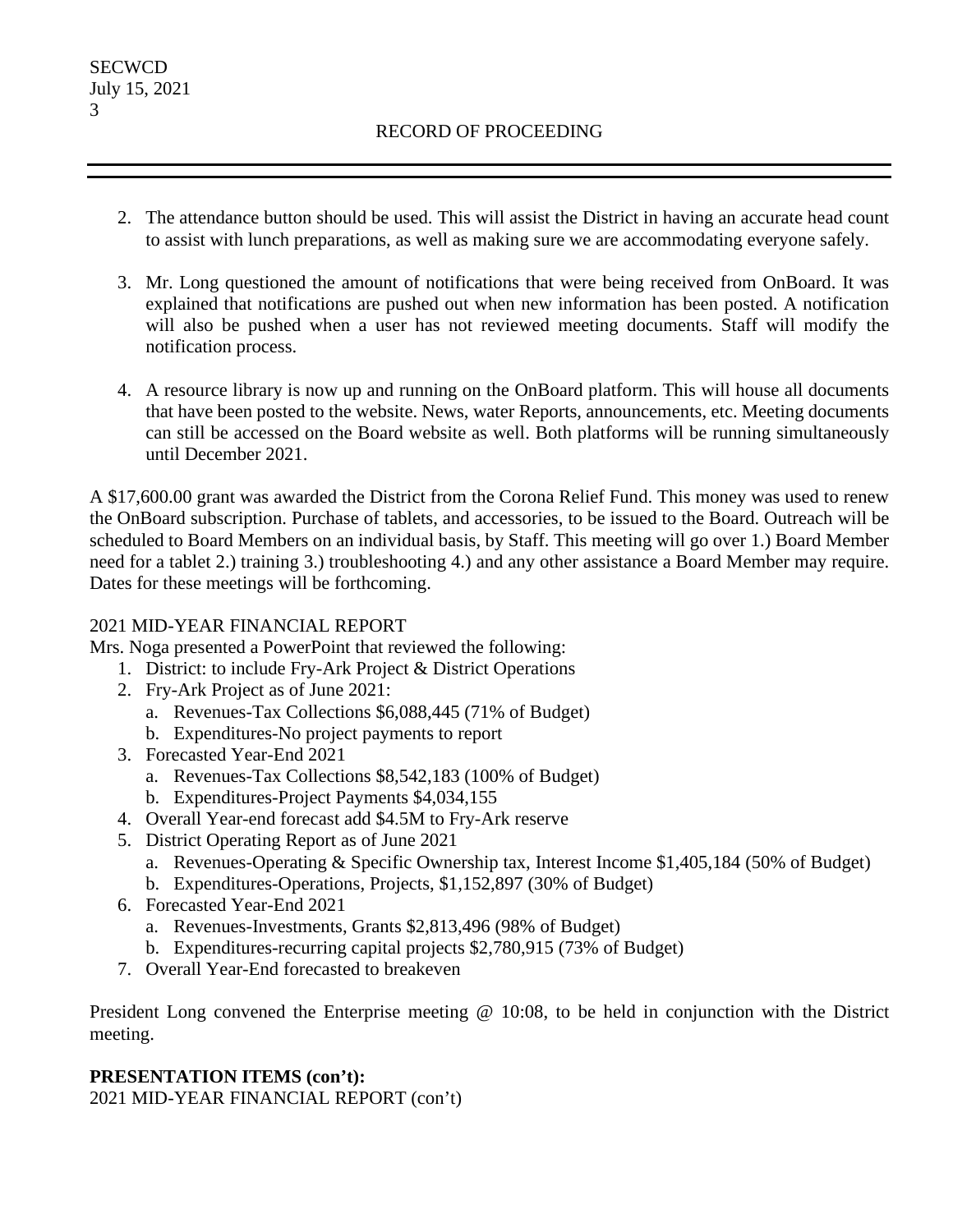- 8. Enterprise: to include Water, Hydroelectric, and Arkansas Valley Conduit
- 9. Enterprise Water Operating Report as of June 2021:
	- a. Revenues-\$1,100,536 Actual, \$1,693,707 Budget
	- b. Expenditures-\$632,085 (33% of Budget)
- 10. Forecasted Year-End 2021
	- a. Revenues-\$1,058,486 Forecasted Actual, \$1,693,707 Budget, Water Sales Refunds
	- b. Expenditures-\$1,325,258 (69% of Budget)
- 11. Overall Year-end forecast use \$267,000 from Project Water Reserve
- 12. Arkansas Valley Conduit Report as of June 2021
	- a. Revenues-CWCB Loan/Grant \$130,312 (5% of Budget)
	- b. Expenditures-\$ 236,767 (8% of Budget)
- 13. Forecasted Year-End 2021
	- a. Revenues-\$481,177 (18% of Budget)
	- b. Expenditures-\$738,941 (25% of Budget)
- 14. Overall Year-End forecast use \$258,000 for AVC reserve
- 15. Hydroelectric Power Report as of June 2021
	- a. Revenues-5 months of Revenues, Dry Water Year \$ 308,102 (21% of Budget)
	- b. Expenditures-\$90,035 (15% of Budget)
- 16. Forecasted Year-End 2021
	- a. Revenues-\$1,072,300 (75% of Budget)
	- b. Expenditures-\$968,000 (90% of Budget)
- 17. Overall Year-End forecast add \*\$205,000 to the Hydro reserve.
	- \*It was discovered that the figure should read \$104,000

President Long asked to go into action items, as the Banking Services Resolution will apply to both District and Enterprise.

# **ACTION ITEM:**

## BANKING SERVICES RESOLUTION

Mrs. Noga provided an action item regarding Banking Services. The recommendation is to move banking services from Sunflower Bank to Bank of the San Juans.

In May 2021, a team was formed to conduct a Request for Proposal (RFP) for Banking Services including Leann Noga, Stephanie Shipley and Lynette Holt. The RFP was sent to twelve banking institutions, in which the District received six respondents.

The Government Finance Officers Association (GFOA) best practices suggest that banking services should be reviewed every five years through a RFP process.

A review and rating system was conducted on all six RFPs by the team members. The final three banking institutions were interviewed, in which the final application was selected. Staff recommends that the District banking services, which include checking accounts, sweep accounts, staff credit cards, online banking tools,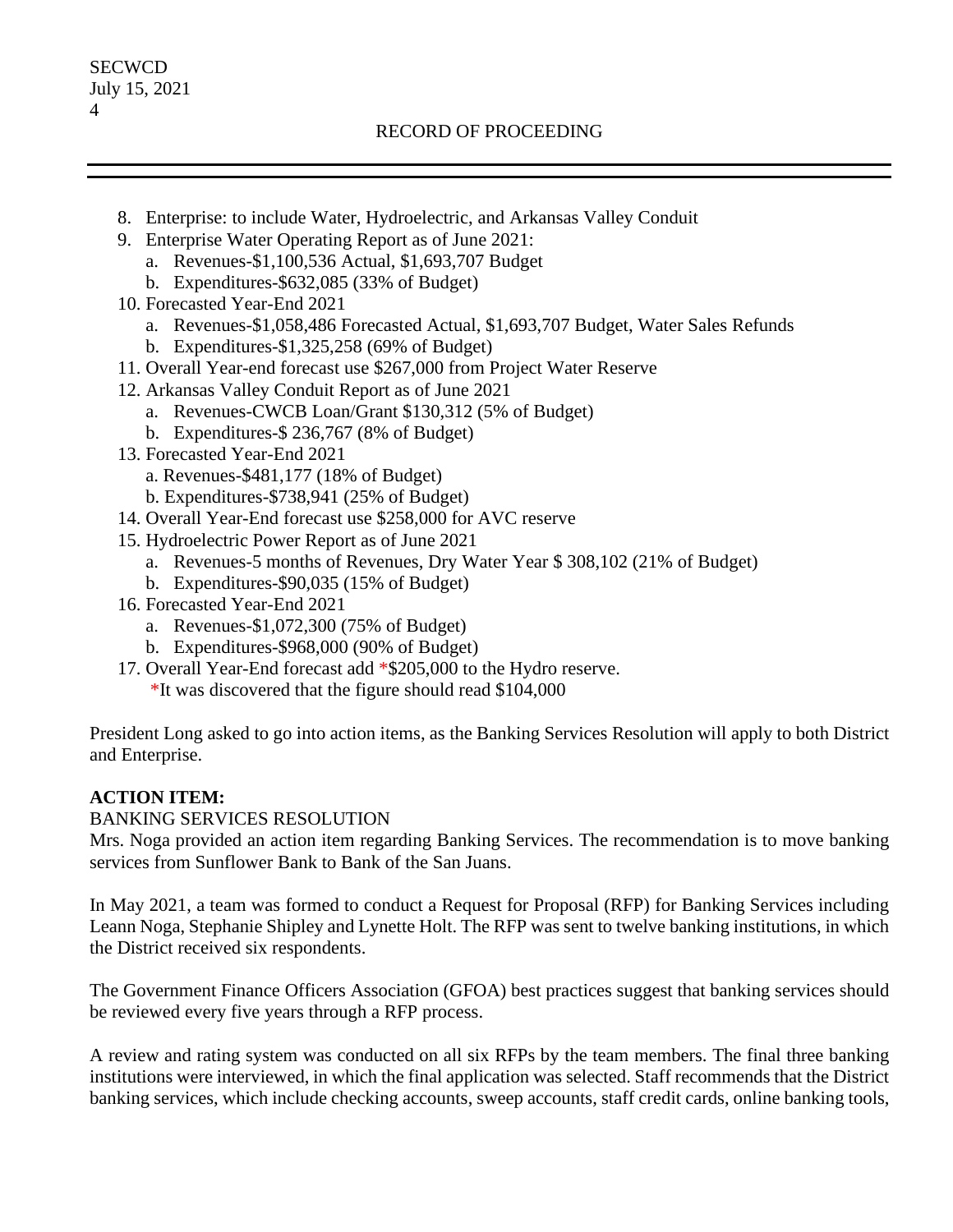etc., be changed from Sunflower Bank to Bank of the San Juans. Attached is a resolution which authorizes this change in banking services.

This resolution will provide authorization for staff to work with Bank of the San Juans and the District and its Enterprise authorized signers to create this new banking system. This includes working with Sunflower Bank and the District, and its Enterprise authorized signers to close unneeded accounts. The District and its Enterprise authorized signers are Bill Long - President, Ann Nichols – Treasure, and Jim Broderick - Executive Director. Staff will ensure that internal controls are in place regarding all banking activities.

Ms. Nichols moved, seconded by Mr. Garcia that the Board of Directors adopt Resolution No. 2021-01DF, authorizing the change of banking services from Sunflower Bank to Bank of the San Juans for both the District and its Enterprise. This motion provides authorization for staff to work with authorized signers to create new Bank of the San Juan accounts, as well as close past Sunflower accounts. Motion unanimously carried.

President Long recessed the Enterprise meeting at 10:25 a.m.

### **ACTION ITEM:**

## APPROVAL OF STIPULATION IN THE APPLICATION OF BASALT WATER CONSERVANCY DISTRICT, CASE NO. 19CW3143, WATER DIVISION 5

Mr. Lee Miller provided an action item recommending that the Board authorize Special Water Counsel to execute a stipulation with Basalt Water Conservancy District ("BWCD") in Case No. 19CW3143, BWCD's application for approval of an appropriative right of exchange and an area-wide augmentation plan, consenting to entry of a decree that is no less restrictive on BWCD and no less protective of the District than the proposed decree dated June 3, 2021.

On January 16, 2020, the Board authorized Special Water Counsel to file a statement of opposition to the Basalt Water Conservancy District's application for approval of an appropriative right of exchange and an area-wide plan for augmentation in the Fryingpan River basin.

In Case No. 19CW3143, BWCD seeks approval of (1) an appropriative right of exchange from Ruedi Reservoir up the Fryingpan River and Ivanhoe Creek to Ivanhoe Reservoir, and (2) an area-wide plan for augmentation for diversions up to 3.0 cfs total in the Fryingpan River basin upstream of Ruedi Reservoir. This application was contemplated by the 2018 settlement agreement between Aurora, BWCD, and other West Slope parties in Aurora's Busk-Ivanhoe change case (Case No. 09CW142, Water Division 2).

Southeastern's decreed water rights to divert Project water from the Fryingpan River drainage are subject to minimum stream flow requirements on the Fryingpan River, measured at the Thomasville Gage. Similarly, the Fryingpan-Arkansas Project has a senior water right to divert from Ivanhoe Creek; the Project's water rights also require bypass flows at this structure. BWCD's exchange operation, and diversions by the structures augmented under BWCD's proposed augmentation plan, may deplete the flow of the river at the Thomasville Gage or impact stream flows at the Ivanhoe Creek diversion structure, injuring the District's water rights. Thus, the District's objectives in Case No. 19CW3143 are to: (1) ensure that BWCD's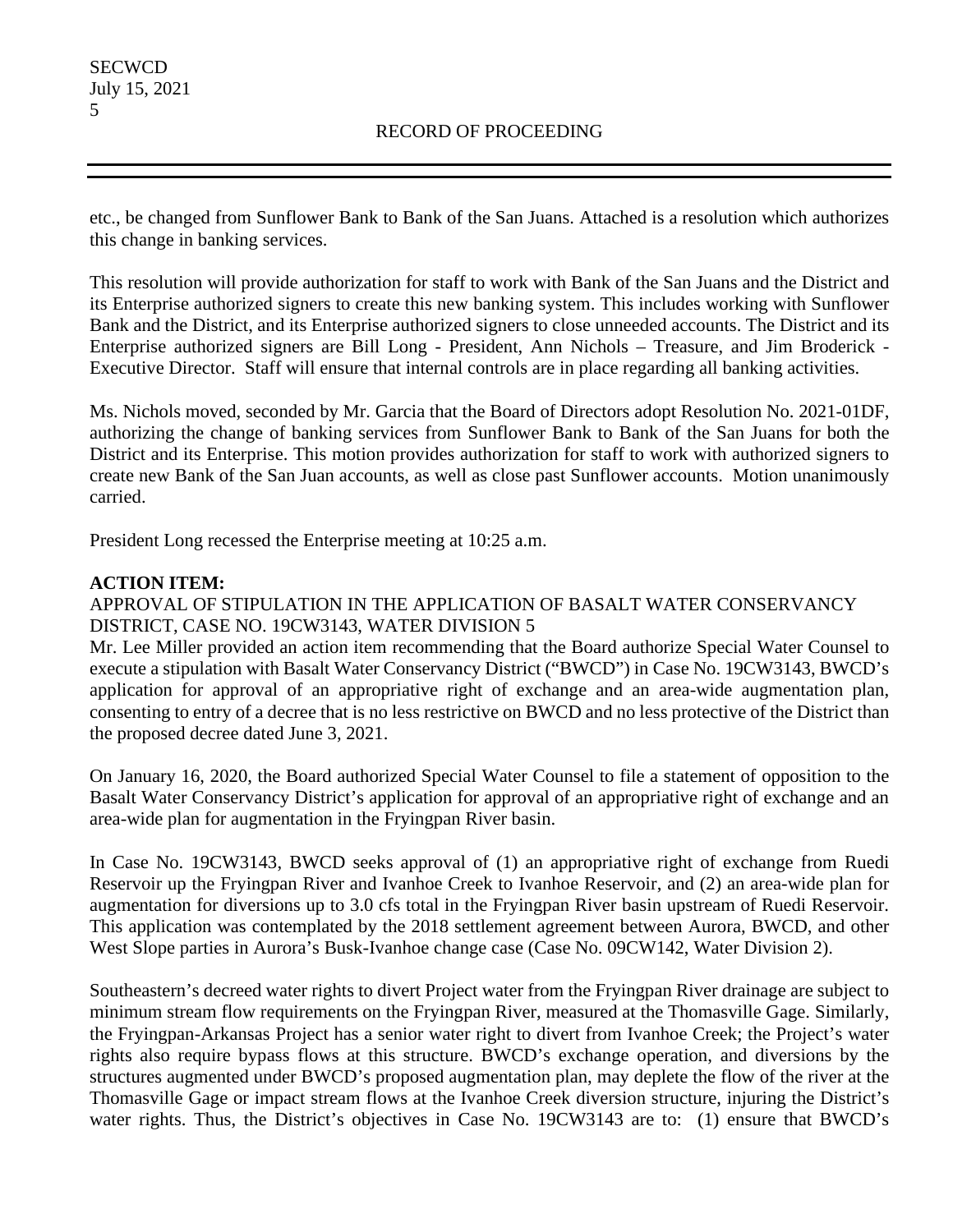exchange does not injure the District's water rights and operations by (a) depleting the flow of the Fryingpan River at the Thomasville Gage or (b) reducing the water available for Project diversion and stream flow bypass at the Ivanhoe Creek diversion structure; and (2) ensure that BWCD's area-wide augmentation plan does not injure the District's water rights and operations, including the Project's ability to divert under its Operating Principles and decrees, by depleting the flow of the Fryingpan River at the Thomasville Gage.

Special Water Counsel, General Counsel, and District Staff believe that the June 3, 2021 Proposed Decree satisfies the District's objectives as brought out in the attachments provided to the Board.

Mr. Hamel moved, seconded by Mr. Edelmann to authorize Special Water Counsel to enter into a stipulation with the Basalt Water Conservancy District, consenting to entry of a decree in Case No. 19CW3143 that is no less restrictive on BWCD and no less protective of the District than the proposed decree dated June 3, 2021. Motion unanimously passed.

## APPROVAL OF STIPULATION IN THE APPLICATION OF BOARD OF WATER WORKS PUEBLO, CASE NO. 20CW3011, WATER DIVISION 2

Mr. Lee Miller provided an action item recommending that the Board authorize Special Water Counsel to execute a stipulation with the Board of Water Works of Pueblo in Case No. 20CW3011, consenting to entry of a decree that is no less restrictive on Pueblo Water and no less protective of the District than the proposed decree dated June 18, 2021.

It was asked of the Board if any members will need to recuse themselves, Mr. Garcia as well as Mr. Clayton advised they will need to recuse themselves.

On May 21, 2020, the Board authorized Special Water Counsel to file a statement of opposition to the Board of Water Works of Pueblo's ("Pueblo Water's") application for a new conditional water right and to change the water storage right decreed to the Southern Colorado Power Company's Cooling Basin, for use in the Historical Arkansas Riverwalk Project ("HARP").

Case No. 20CW3011 is Pueblo Water's application for (1) a new conditional water right to divert from the Arkansas River and (2) a change of the Southern Colorado Power Company's Cooling Basin water storage right, originally decreed for cooling and condensing purposes in connection with electrical power generation. Pueblo Water will use both the new and changed water rights as a supplemental water supply for HARP, which currently relies upon the water rights decreed in, and augmented under, Case No. 93CW86. One of those water rights historically used for HARP was a tailwater right dependent upon discharges from the Black Hills/Southern Colorado Power Company ("SOCO") power plant; the decommissioning of this plant prompted Pueblo Water's application to obtain additional water sources for HARP. Pueblo Water proposes to use the augmentation plan decreed in Case No. 93CW86 to replace the out-of-priority depletions associated with its new and changed water rights.

The District's objectives in this case are to (1) ensure the terms of the proposed decree will not adversely impact the Project's water rights and operations, including the District's decreed exchanges in Case Nos. 01CW151 and 06CW08, the ROY exchange the District shares with other 2004 IGA parties, and its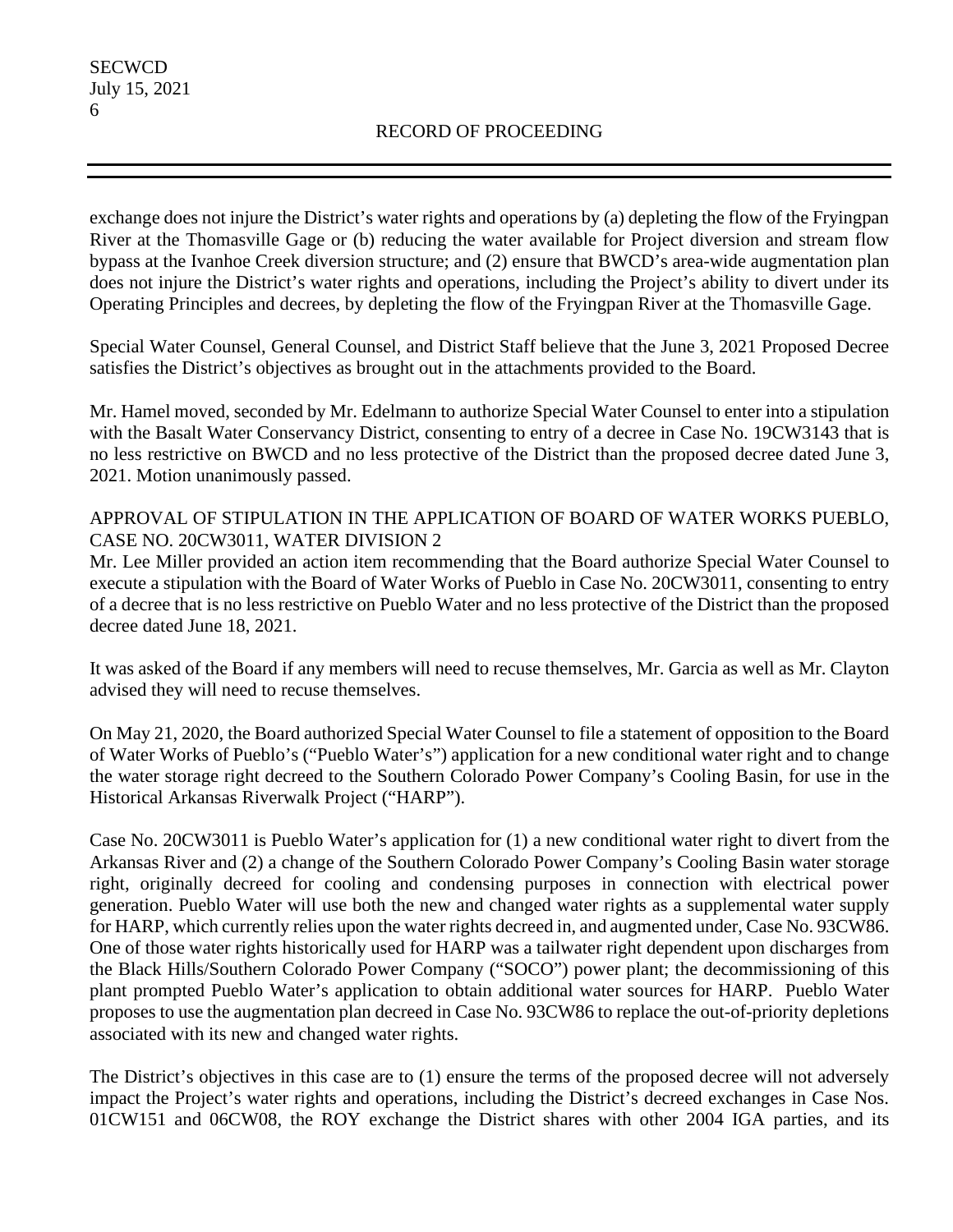hydropower operations; (2) ensure that the proposed decree is consistent with Pueblo Water's obligations under the 2004 IGA; (3) ensure that the proposed decree is consistent with the relevant terms of the decree entered in Case No. 93CW86; and (4) ensure the Court retains jurisdiction over the change of water right for an appropriate time frame. Special Water Counsel, General Counsel, and District Staff believe that the June 18, 2021 Proposed Decree, that was provided to the District, satisfies the District's objectives.

Mr. Pifher moved, seconded by Mr. Hamel to authorize Special Water Counsel to enter into a stipulation with the Board of Water Works of Pueblo, consenting to entry of a decree in Case No. 20CW3011 that is no less restrictive on Pueblo Water and no less protective of the District than the proposed decree dated June 18, 2021.

# **MONTHLY/QUARTERLY REPORTS:**

### DIVISION ENGINEERS OFFICE

Mr. Bill Tyner provided a written report to give the Board a Historical Overview of Irrigation Supplies for Mainstream Ditches Below Pueblo Reservoir.

- How do sources of supply vary for:
	- 1. Dry Years



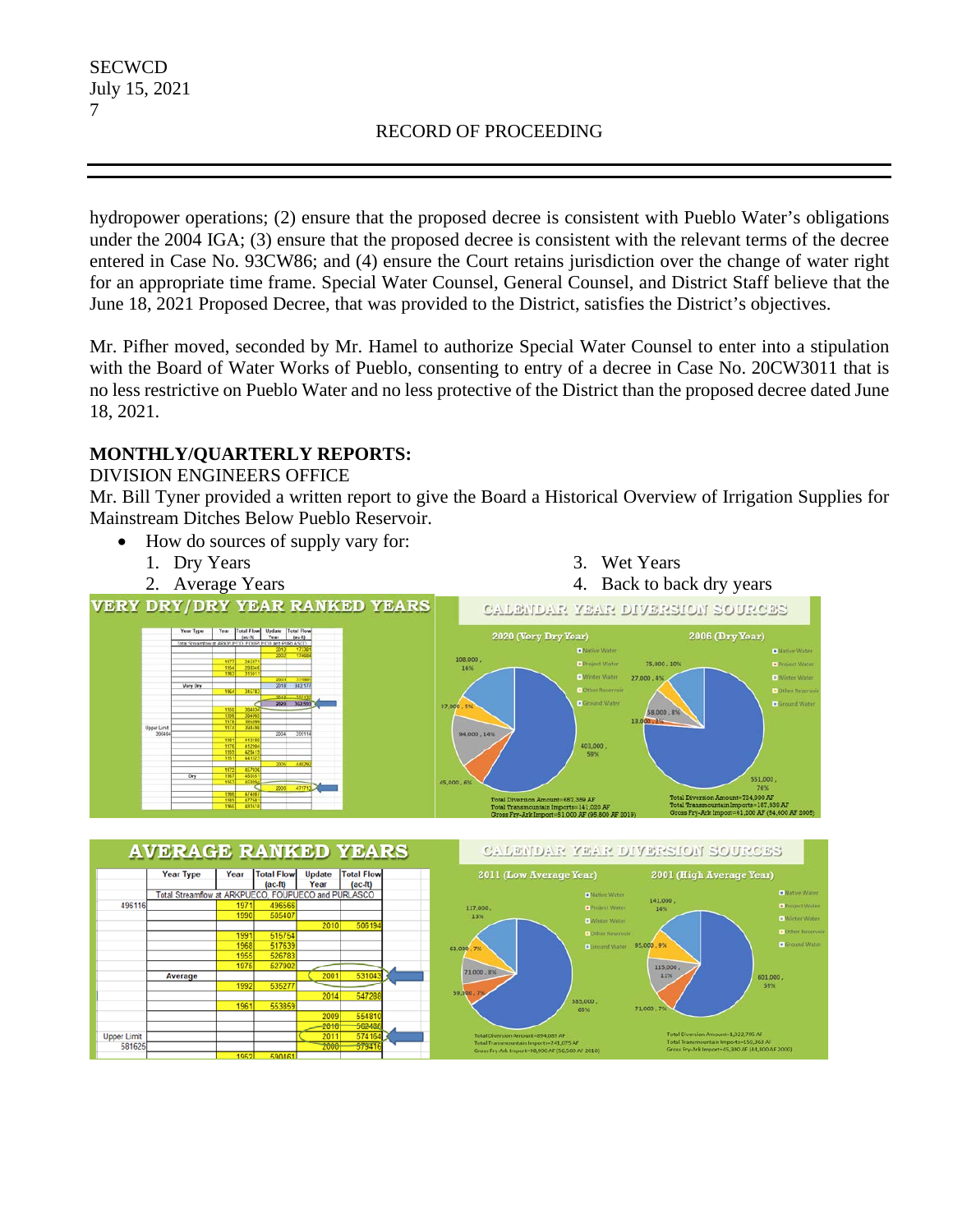





### STATE LEGISLATION UPDATE

Mr. Lee Miller provided an update to the Board by reporting, the General Assembly adjourned sine die on June 8. Absent a special session, the General Assembly will not meet as a body until it convenes the 2022 session next January.

As mentioned in past reports, the number of "water" bills is relatively small. This may be in part because the Water Resources Review Committee (WRRC) was prohibited from meeting last summer, by the amendment to its authorizing act in SB20-214. That amendment is repealed by operation of law on July 1, 2021.

The following Senators and Representatives have been appointed to the Water Resources Review Committee (WRRC): Senator Kerry Donovan (D); Senator Jerry Sonnenberg (R); Senator Don Coram (R); Senator Jeff Bridges (D); Rep. Dylan Roberts (D); Rep. Barbara McLachlan (D); Rep. Marc Catlin (R); and Rep. Hugh McKean (R). What we do not know is who will chair the WRRC or when they plan to meet. Given this missing detail, we do not know what the WRRC intends to cover.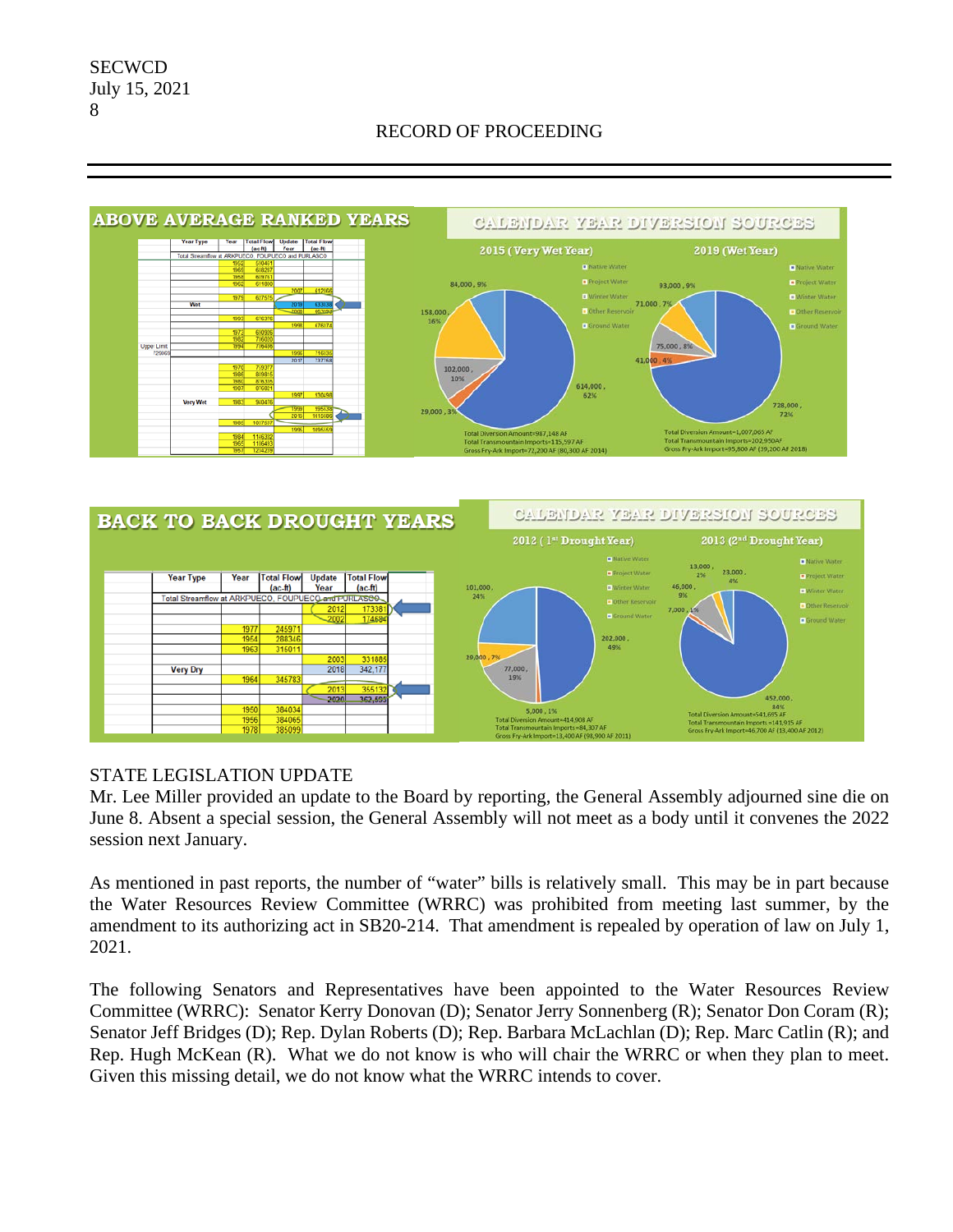The chairmanship of the WRRC rotates between the House and Senate. This summer, the chairmanship would have fallen to Rep. Jeni Arndt, but she resigned her House seat to assume the duties as Mayor of Fort Collins. She was succeeded by Rep. Karen McCormick, who had been the Agriculture, Livestock & Water Committee Vice Chair. Rep. McCormick is a freshman. The WRRC would have been chaired by Sen. Donovan last summer, but COVID caused the interim committee to be suspended.

Mr. Miller noted that as recent as Wednesday evening there were additional updates, but at the time of the meeting, due to the internet outage, updates were not possible. Further information will be forthcoming.

### COLORADO RIVER ISSUES STATUS

Mr. Lee Miller reported there has been a lot of press regarding the water conditions at the two main reservoirs on the Colorado River. The exceptionally dry conditions on the west slope that led to a dramatic reduction in the anticipated yield of the Fry-Ark and is being felt throughout the Colorado River Basin. The good news is that it is getting media attention, the bad new is there has also been a lot of mis-information.

On June 3, 2021, the Bureau of Reclamation released the draft 2022 Colorado River Annual Operating Plan (AOP) as part of its first consultation to the Colorado River Management Work Group. A copy of the presentation associated with that release is attached. The draft AOP can be found at *https://www.usbr.gov/lc/region/g4000/AOP2022/2022AOP\_2021-05-27\_Consultation-1.pdf.* The draft AOP recognizes the significant shortfall of inflows into Lake Powell during Spring 2021 as compared to estimated and anticipated inflows. Of greatest concern are the statements that the "most probable" 24-month study projects that the Lake Powell elevation to fall below the minimum power pool in 2022. The Upper Basin Drought Contingency Plan, part of the legislation passed into federal law in 2019, contains a Drought Response Operations Agreement (DROA) that calls for coordinated releases from certain Colorado River Storage Program reservoirs. On May 20, 2021, the Upper Colorado River Commission announced that the parties are beginning to develop a plan as specified in the DROA.

Following nearly two years of stakeholder discussions and input from Coloradans across the state and from various sectors, the Colorado Water Conservation Board (CWCB) released a draft Demand Management Framework. The Framework captures threshold issues; implementation options; and proportionality, fairness, and equity considerations. A copy of the framework was provided with the May 20, 2021, Colorado River Issues Status Report.

During May and June 2021, the CWCB scheduled several virtual events to ask questions and provide input on the framework, culminating in a Demand Management Public Listening Session on June 29, 2021. CWCB staff will track the input received and then present findings to the CWCB Board during the July 21, 2021, meeting.

Wednesday night it was announced that based on the June 2021 Hydrology and the Bureau of Reclamations forecasts for projects for Lake Powell, they will be releasing from upstream units of the Colorado River Storage Project, to address the elevation issues of Lake Powell.